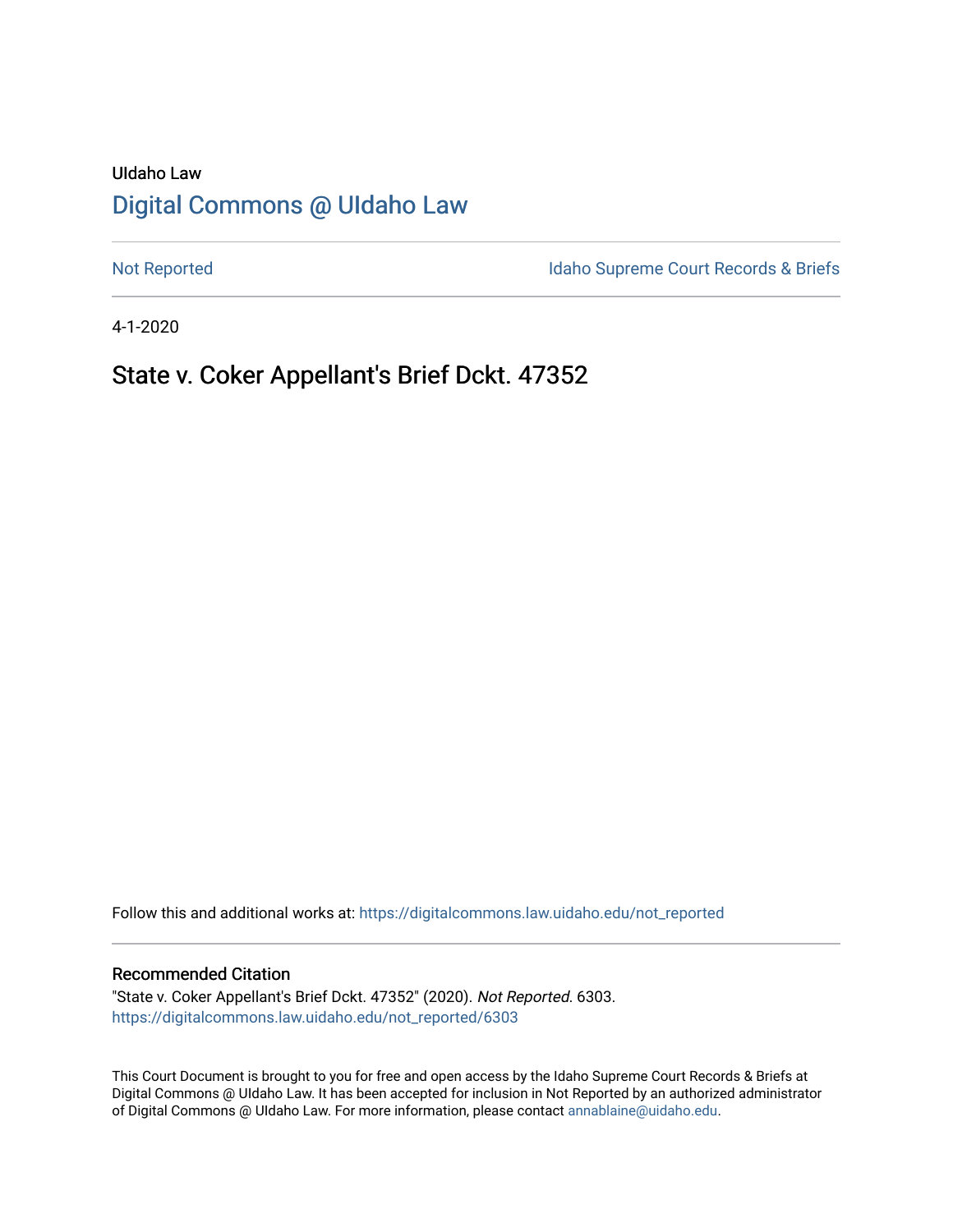Electronically Filed 4/1/2020 9:42 AM Idaho Supreme Court Karel Lehrman, Clerk of the Court By: Brad Thies, Deputy Clerk

ERIC D. FREDERICKSEN State Appellate Public Defender I.S.B. #6555

REED P. ANDERSON Deputy State Appellate Public Defender I.S.B. #9307 322 E. Front Street, Suite 570 Boise, Idaho 83702 Phone: (208) 334-2712 Fax: (208) 334-2985 E-mail: documents@sapd.state.id. us

### IN THE SUPREME COURT OF THE STATE OF IDAHO

) ) ) ) ) ) ) ) ) ) ) )

STATE OF IDAHO,

Plaintiff-Respondent,

V.

BRADY LAWSON COKER,

Defendant-Appellant. Defendant-Appellant.

NOS. 47352-2019, 47353-2019, 47354-2019 & 47355-2019

KOOTENAI COUNTY NOS. CR-2014-2867, CR-2014-7240, CR-2014-11700 & CR28-18-10607

APPELLANT'S BRIEF

### STATEMENT OF THE CASE

Nature of the Case

In this consolidated appeal, Mr. Coker appeals from the district court's order relinquishing jurisdiction. In Supreme Court Docket No. 47355, he asserts the district court abused its discretion when it imposed a sentence of five years fixed, along with a \$50,000 fine, following Mr. Coker's plea of guilty to one count of witness intimidation. Additionally, in Supreme Court Docket Nos. 47352, 47353, 47354, and 47355, Mr. Coker asserts the district court abused its discretion when it relinquished jurisdiction.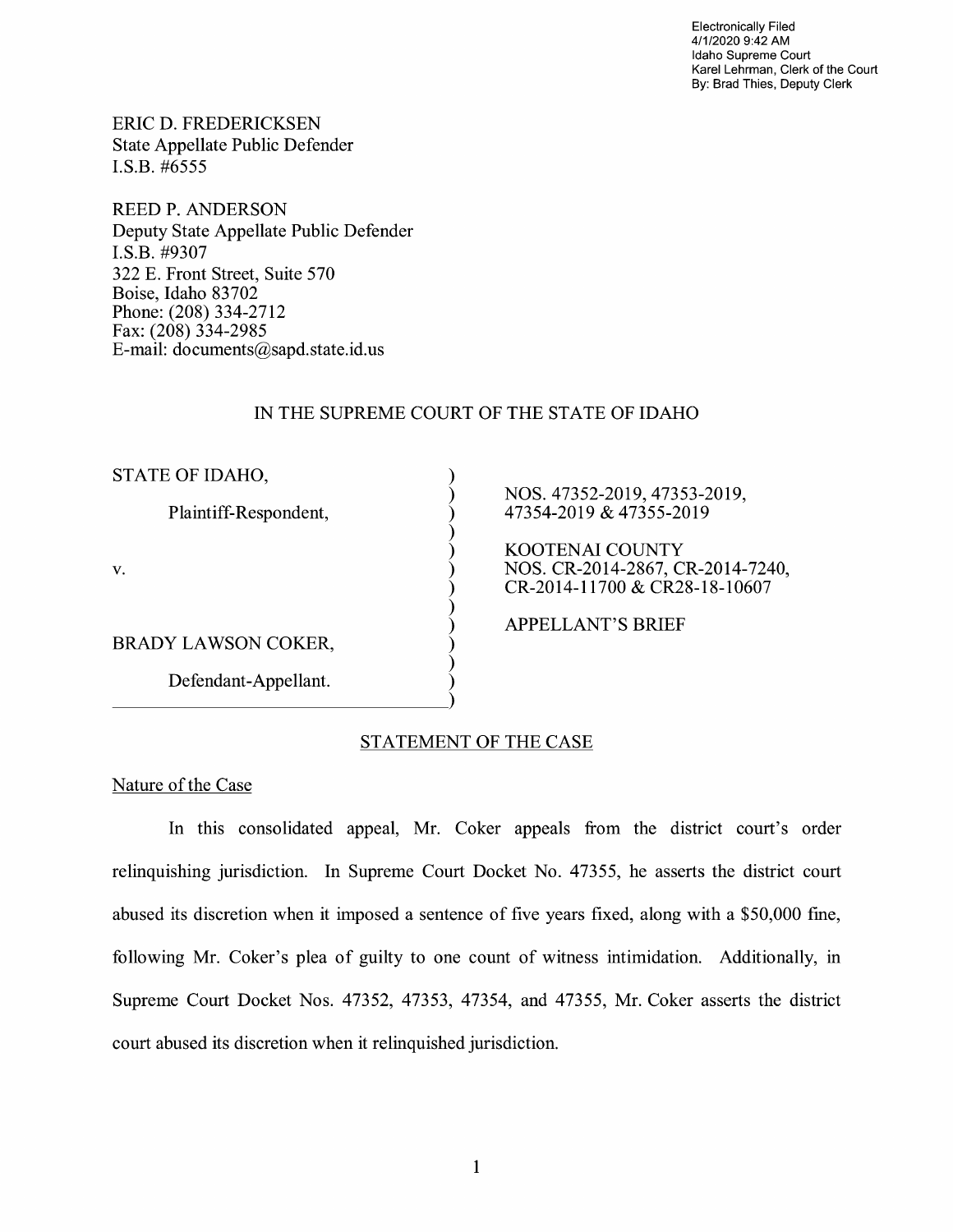#### Statement of the Facts and Course of Proceedings

Supreme Court Docket Nos. 47352-2019 (district court case number CR 2014-2867), 47353-2019 (district court case number CR-2014-7240), 47354-2019 (district court case number CR-2014-11700), and 47355-2019 (district court case number CR28-18-10607), have been consolidated for appellate purposes.  $(R., p.156.)<sup>1</sup>$ 

In July of 2018, police responded to a report of a battery that occurred between Mr. Coker and his girlfriend, Madison Hall. (Presentence Report (PSI),  $p.6.$ )<sup>2</sup> Ms. Hall told the responding officer that, when she told Mr. Coker that she did not want to spend the night at his house, "he became irate and took [her] keys from the ignition and threw them in the bushes." (PSI, p.6.) She said when she got out of her truck to look for them, Mr. Coker followed her around yelling at her, and when she went to look for a spare key in the bed of the truck, Mr. Coker, "grabbed her purse strap, which was wrapped around her neck and shoulder. He pulled her out of the truck, and she landed on her back on the ground." (PSI, p.6.) She explained that Mr. Coker continued pushing her into his house even though she said she wanted to leave. (PSI, p.6.) She stated that he then put his hands on her throat and squeezed for about two seconds. (PSI, p.6.) When the couple went to Mr. Coker's bedroom, he told Ms. Hall to take off her clothes, and when she refused, "he grabbed her and forced her clothing off her body." (PSI, p.7.) Ms. Hall said she continued to tell Mr. Coker she wanted to leave, but he would not let her go. (PSI, p.7.) The following morning, she told Mr. Coker she had to go to work, and she stated that she told Mr. Coker she loved him so he would let her go and not "go off on her again." (PSI, p.7.)

<sup>&</sup>lt;sup>1</sup> All citations to the Clerk's Record refer to the 158-page electronic document.

 $2$  All citations to the PSI refer to the 139-page electronic document.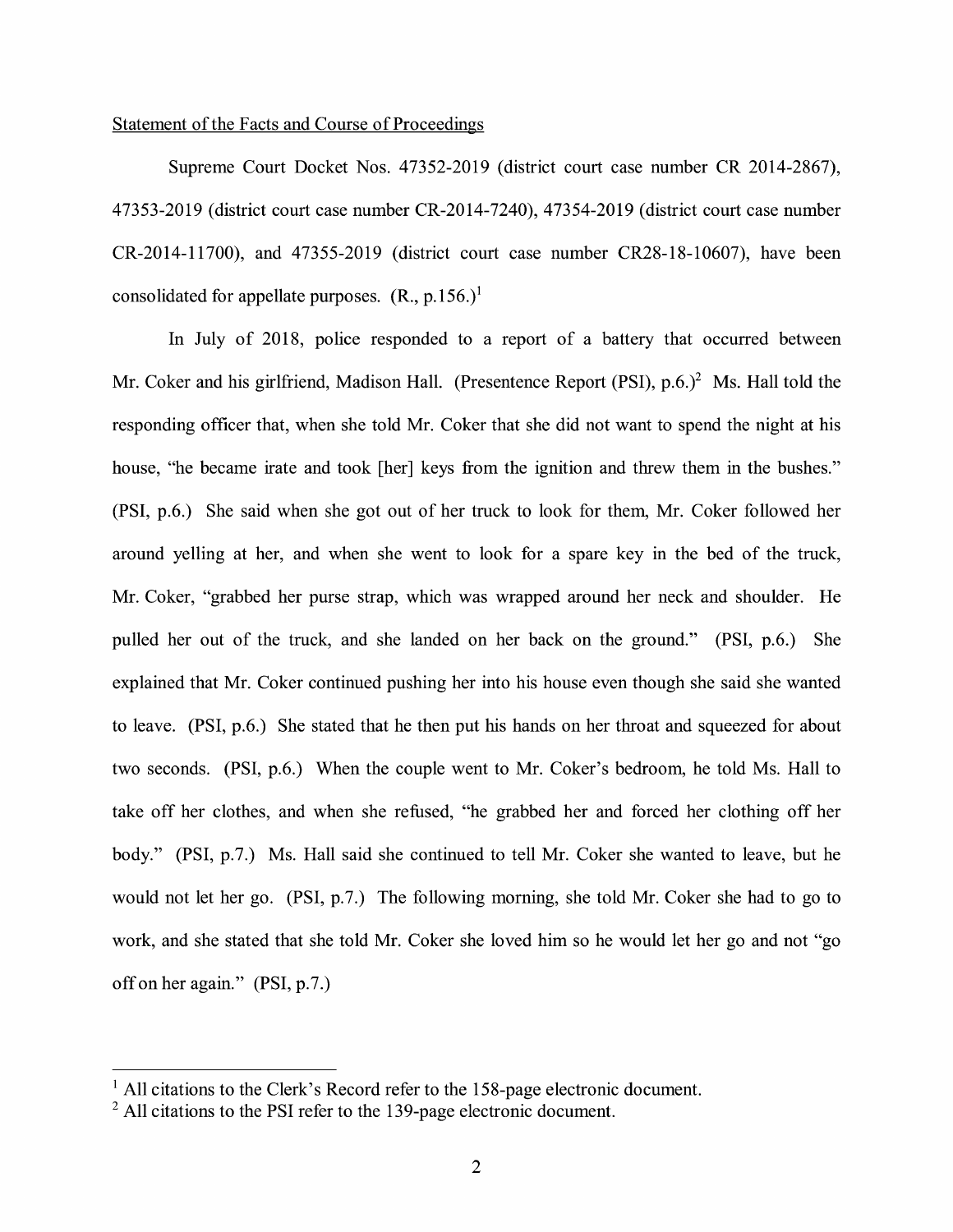Subsequently, the State charged Mr. Coker with one count of attempted strangulation, one count of second-degree kidnapping, and a persistent violator enhancement. (R., pp.11-13.) Mr. Coker was later released on bail but failed to appear at a preliminary hearing status conference, and the magistrate court issued a bench warrant for his arrest. (R., p.35.) After he was arrested, the magistrate court held a preliminary hearing, but Ms. Hall did not appear. (R., p.41.) The State requested a continuance and alleged that Mr. Coker was making calls to discourage Ms. Hall from attending the hearing. **(R.,** p.41.) Thereafter, the State filed an amended complaint adding a charge of witness intimidation. **(R.,** pp.46-48.) Mr. Coker subsequently waived his right to a preliminary hearing, and the State charged him, by Information, with one count of attempted strangulation, one count of second-degree kidnapping, one count of witness intimidation, and a persistent violator enhancement. (R., pp.53-56.) The State alleged that Mr. Coker committed the offense of witness intimidation by, among other things, telling others to contact Ms. Hall to "make sure she is still on his side and/or to make sure she doesn't show up for court and/or to tell her that he loves her and/or to tell the prosecution/police it was all a lie; and/or trying to convince Madison Hall not to testify against him  $\dots$ ." (R., p.55.)

Pursuant to a plea agreement, Mr. Coker pied guilty to one count of misdemeanor domestic violence, one felony count of intimidating a witness, and one misdemeanor count of violating a no contact order. (R., pp.57, 60.) He also admitted to violating his probation in three prior cases for which he was on probation at the time of the offense. (R., pp.58-59.) In exchange, the State agreed to file an amended information and not pursue the persistent violator enhancement. (R., pp.57-63.)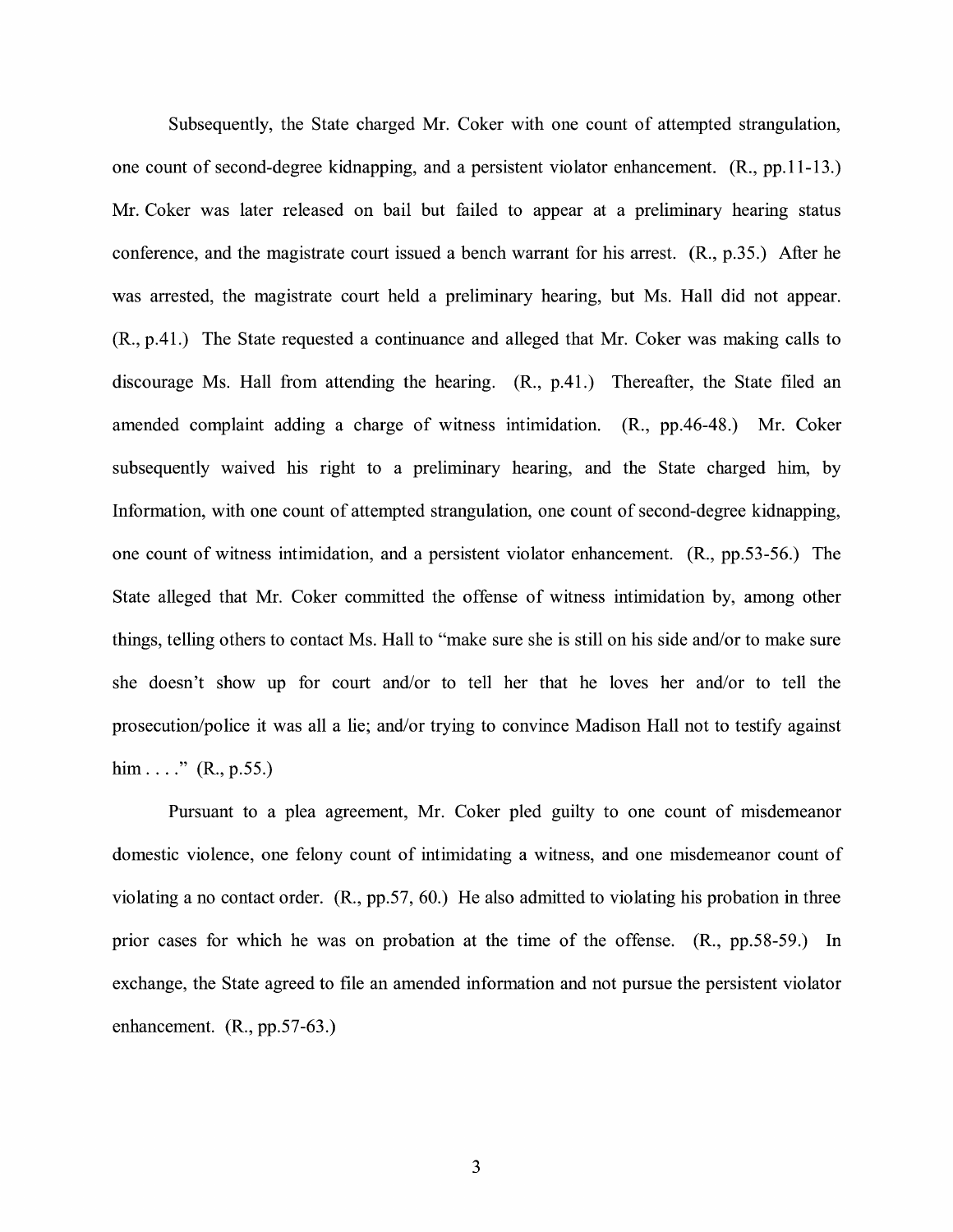At the joint sentencing/probation violation disposition hearing, the district court revoked probation in the prior cases in which Mr. Coker pled guilty to criminal possession of a financial transaction, bribery, and concealment of evidence; it then executed those underlying sentences. (Tr., p.24, Ls.10-24.)<sup>3</sup> For the witness intimidation case, it imposed a sentence of five years fixed, as well as a \$50,000 fme, and it ordered that the sentence run consecutive to the sentences in the prior cases. (Tr., p.24, L.25 – p.25, L.7; R, pp.96-99.) It retained jurisdiction "only to see if [Mr. Coker] could get into Mental Health Court," and it said it would not consider probation unless Mr. Coker's rider was "essentially perfect." (Tr., p.25, Ls.8-11.)

Mr. Coker successfully completed the rider, and the Idaho Department of Correction recommended that he be placed on probation. (PSI, p.99.) At the rider review hearing, the State noted that Mr. Coker received some disciplinary warnings on the rider, and thus recommended that the district court relinquish its jurisdiction and execute the underlying sentences. (Tr., p.31, Ls.2-24.) Mr. Coker's counsel pointed out that Mr. Coker made excellent progress on the rider and requested that the district court place Mr. Coker on probation, so he could fmish the screening process for Mental Health Court. (Tr., p.35, L.12 - p.36, L.17, p.41, Ls.10-14.) Nevertheless, the district court relinquished jurisdiction and executed Mr. Coker's sentences.  $(Tr., p.42, L.24 - p.43, L.21; R., pp.111-13.)$  Mr. Coker filed a notice of appeal timely from the district court's order relinquishing jurisdiction. (R., pp.123-25.)

 $3$  All citations to the transcript refer to the 17-page electronic document. There are four pages contained on each of the 17 pages, and the citations here refer to those individual pages.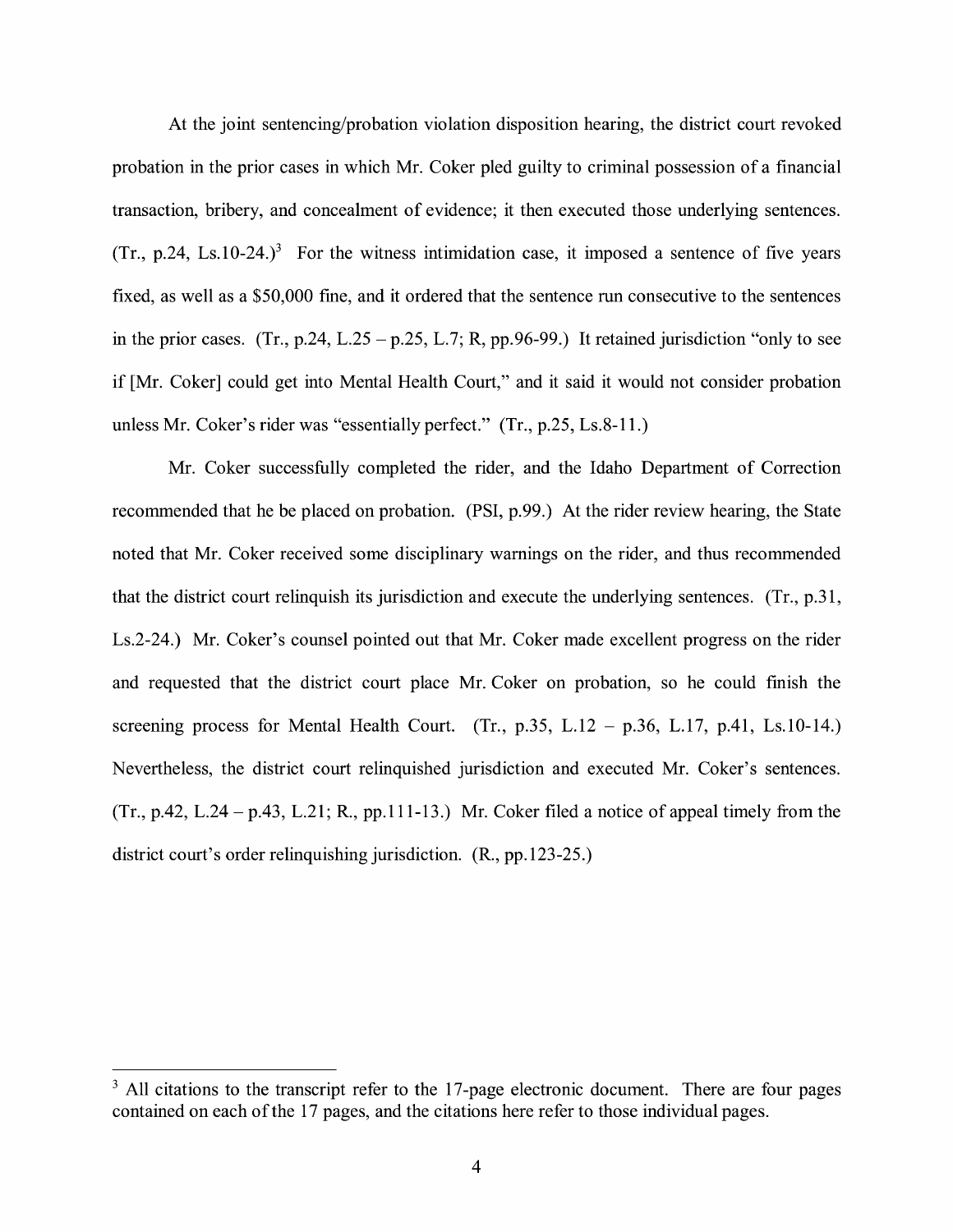#### ISSUES

- I. Did the district court abuse its discretion when it imposed a sentence of five years fixed, and a fine of \$50,000, following Mr. Coker's plea of guilty to one count of witness intimidation?
- II. Did the district court abuse its discretion when it relinquished jurisdiction instead of placing Mr. Coker on probation after his rider?

#### ARGUMENT

I.

## The District Court Abused Its Discretion When It Imposed A Sentence Of Five Years Fixed, And A Fine of\$50,000, Following Mr. Coker's Plea Of Guilty To One Count Of Witness Intimidation

Given the facts of this case, Mr. Coker's sentence of five years fixed, along with a \$50,000 fine, is excessive because it is not necessary to achieve the goals of sentencing. When there is a claim that the sentencing court imposed an excessive sentence, this Court will conduct "an independent review of the record, giving consideration to the nature of the offense, the character of the offender and the protection of the public interest." *State v. McIntosh,* 160 Idaho 1, 8 (2016). In such a review, the Court "considers the entire length of the sentence under an abuse of discretion standard." Id. An appellate court conducts a multi-tiered inquiry when an exercise of discretion is reviewed on appeal. It considers whether the trial court: "(1) correctly perceived the issue as one of discretion; (2) acted within the outer boundaries of its discretion; (3) acted consistently with the legal standards applicable to the specific choices available to it; and (4) reached its decision by the exercise of reason." *Lunneborg v. My Fun Life,* 163 Idaho 856, 863 (2018).

The fourth factor is the most important for sentencing purposes, and the one that is absent in this case. "When a trial court exercises its discretion in sentencing, 'the most fundamental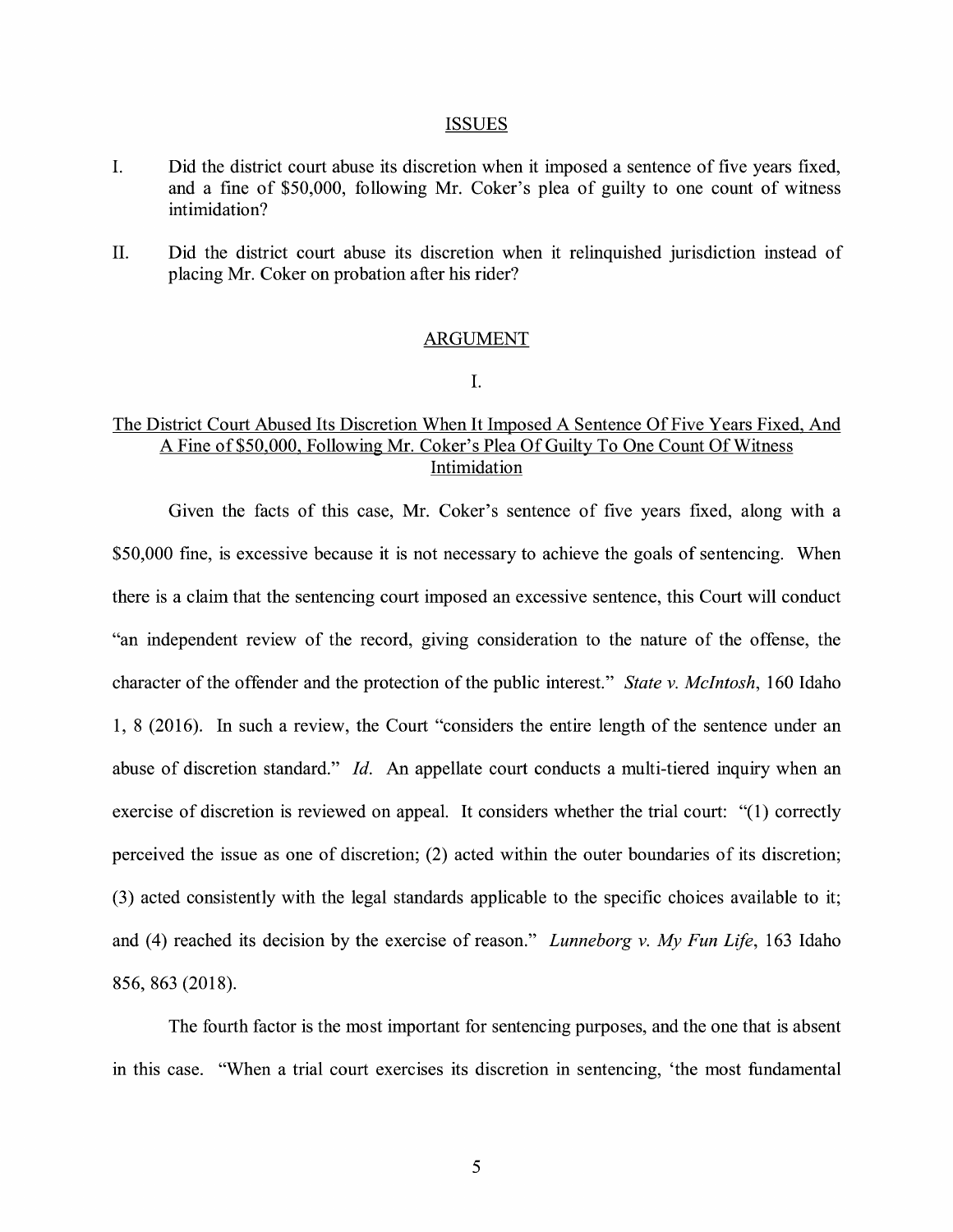requirement is reasonableness."' *McIntosh,* 160 Idaho at 8 (quoting *State v. Hooper,* 119 Idaho 606, 608 (1991)). Unless it appears that the length of the sentence is "necessary to accomplish the primary objective of protecting society and to achieve any or all of the related goals of deterrence, rehabilitation, or retribution," the sentence is unreasonable. *Id.* When a sentence is excessive "considering any view of the facts," because it is not necessary to achieve these goals, it is unreasonable and therefore an abuse of discretion. *Id.* 

There are several facts that illustrate why Mr. Coker's sentence is excessive under any view of the facts. First, Mr. Coker has significant mental health issues. The psychological evaluation filed in this case showed that Mr. Coker was "subject to manic episodes of an expansive and hostile character . . . ." (PSI, p.57.) It also revealed that Mr. Coker has a "significant mental disorder, as well as a clear history of substance abuse and dependence." (PSI, p.57.) Similarly, the evaluation noted that Mr. Coker "evidenced rather clear depressive symptoms, which include fatigue, weakness, sleep disturbance, and appetite disturbance." (PSI, p.57.) The evaluation also noted that Mr. Coker had "symptoms of anxiety in the form of sweating (not due to heat), feeling tense, and having impaired concentration." (PSI, p.57.)

The evaluation went on to explain that Mr. Coker "evidences rather significant emotional dyscontrol, with frequently changing moods, and being erratic emotionally." (PSI, p.58.) It also stated that Mr. Coker "presents as bipolar disordered, with his history of depressive episodes, as well as, clear manic or hypomanic episodes." (PSI, p.58.) Additionally, it stated that Mr. Coker "presents with what would appear to be a substance-induced psychotic disorder." (PSI, p.58.) Given these severe symptoms, the evaluator concluded that Mr. Coker was "clearly in need of ongoing mental health treatment," and he was "in need of being medically assessed for use of an antidepressant medication . . . ." (PSI, p.58.) Finally, the evaluator diagnosed Mr. Coker with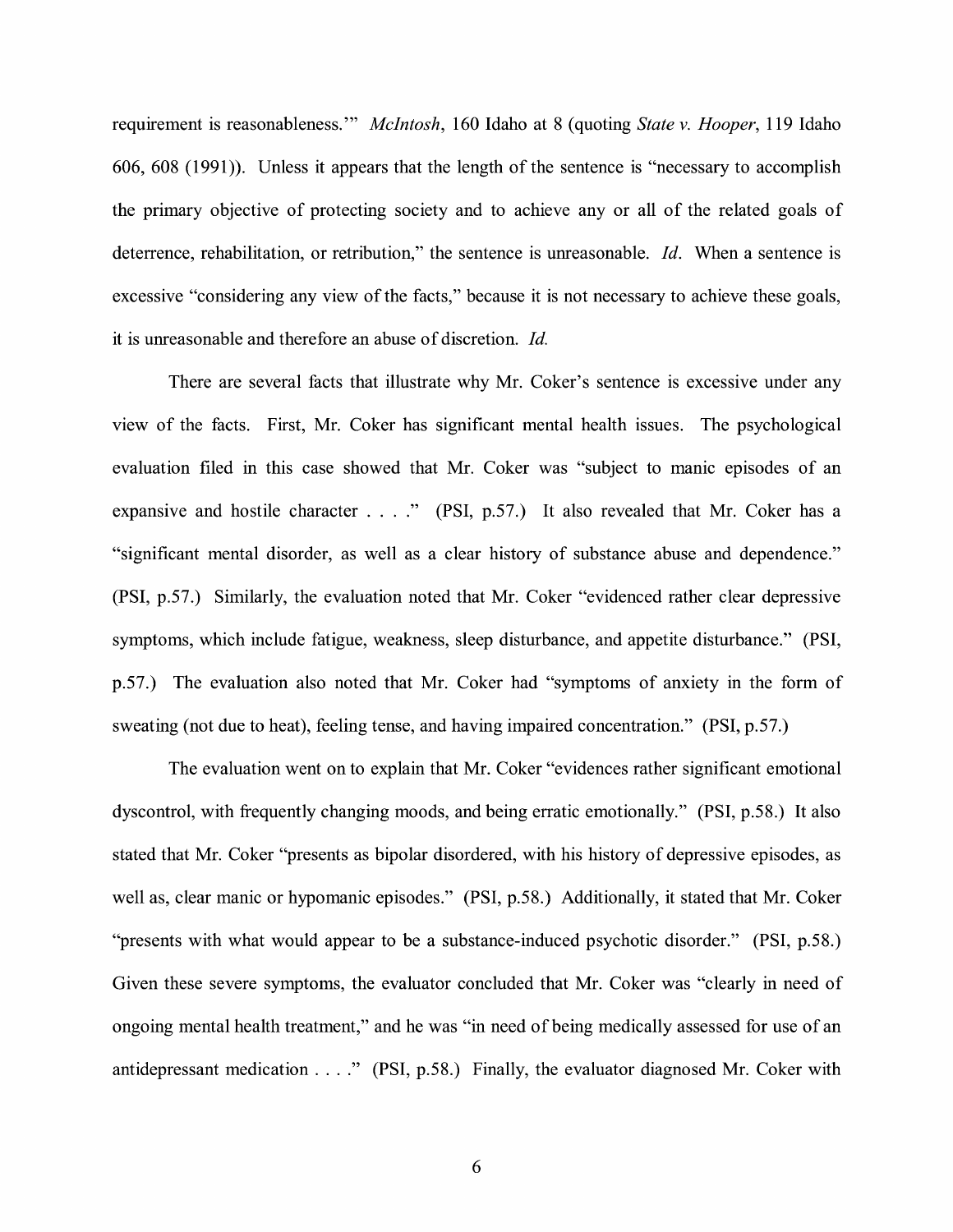recurrent and severe "Major Depression," an "Unspecified Personality Disorder," a "Bipolar Disorder," and a "Generalized Anxiety Disorder." (PSI, p.58.) This was mitigating information that should have been considered by the district court in reaching its sentencing decision. *State v. Odiaga,* 125 Idaho 384, 391 (1994) ("Idaho Code § 19-2523, which requires that the trial court consider the defendant's mental illness as a sentencing factor, was an integral part of the legislature's repeal of mental condition as a defense.").

However, the district court disregarded this mitigating information, and indeed imposed the maximum sentence allowed for this offense. *(See* LC. §§ 18-2604 and 18-112.) At the sentencing hearing, it said, "Your mental health diagnosis doesn't have anything to do with why you're here." (Tr., p.22, Ls.24-25.) It then said to Mr. Coker, "You're not running around the park buck naked because you're psychotic. You're making horribly bad decisions every single day, and that doesn't have anything to do with your mental health does it?" (Tr., p.22, L.25 – p.23, L.4.) When Mr. Coker attempted to reply, the district court cut him off and said, "When are you going to grow up and be a man and admit what you need to admit?" (Tr., p.23, Ls.7-8.) It then told Mr. Coker, "I want you to grow a pair and be a man and tell me whether I'm wrong or right." (Tr., p.23, Ls.9-11.)

Mr. Coker has also struggled with substance abuse issues for many years. (PSI, pp.8-9.) He acknowledged that he had a problem with substance abuse and needed treatment. (PSI, p.35.) And the psychological evaluator concluded that he had a "clear history of substance abuse and dependence," and diagnosed him with both opioid and alcohol dependence. (PSI, pp.57-58.) This is another recognized mitigating factor. *State v. Nice,* 103 Idaho 89, 91 (1982) (reducing defendant's sentence, in part, because "the trial court did not give proper consideration of the defendant's alcoholic problem, the part it played in causing defendant to commit the crime [the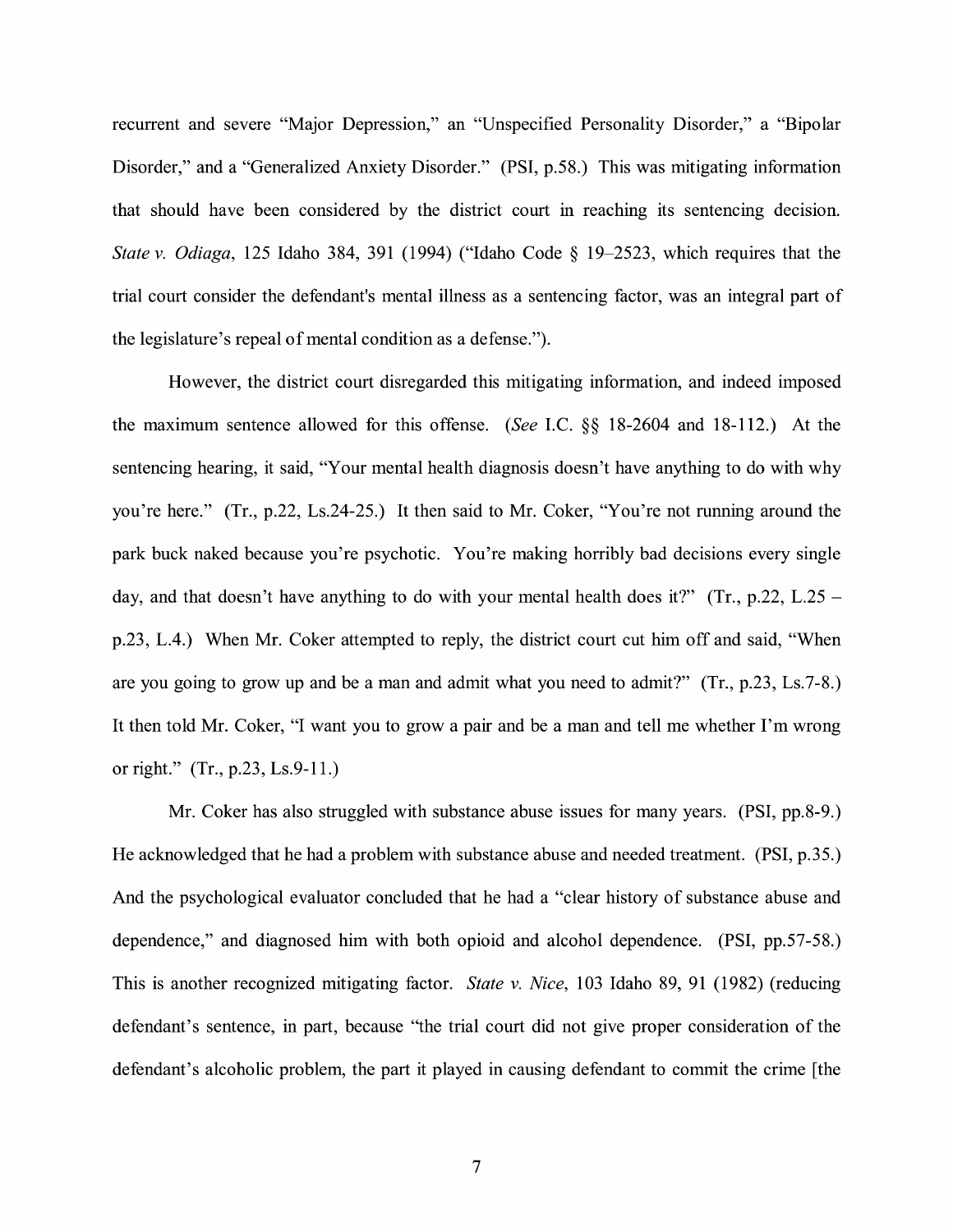defendant had been drinking at the time of the offense] and the suggested alternatives for treating the problem").

Mr. Coker asserts that imposing the maximum sentence allowed in this case was an abuse of discretion because the district court did not act consistently with the applicable legal standards when it failed to consider Mr. Coker's mental health and substance abuse problems as mitigating factors. He also submits the district court failed to reach its sentencing decision through an exercise of reason because the sentencing transcript clearly shows that the court based its decision, at least in part, on its animosity towards Mr. Coker as opposed to the nature of the offense. The maximum sentence allowed in this case-particularly the \$50,000 fine-was not necessary to achieve the goals of sentencing in this case, and indeed was not reasonable in light of the facts of the case, and the mitigating information in the case.

## II.

## The District Court Abused Its Discretion When It Relinquished Jurisdiction Instead Of Placing Mr. Coker On Probation After His Rider

Mr. Coker's rider was very successful; this was reflected at multiple points in the APSI. Despite all of the case manager's positive comments, however, the district court relinquished its jurisdiction and sent Mr. Coker to prison. This decision devalued Mr. Coker's efforts on the rider, and disregarded how those efforts demonstrated his rehabilitative potential and suitability for probation.

The decision to relinquish jurisdiction is a matter of discretion for the court. *State v. Schultz,* 149 Idaho 285, 288-89 (Ct. App. 2010). "Where the trial court has exercised its discretion after careful consideration of relevant factual circumstances and principles of law, without arbitrary disregard for such facts and principles of justice, the reviewing court will not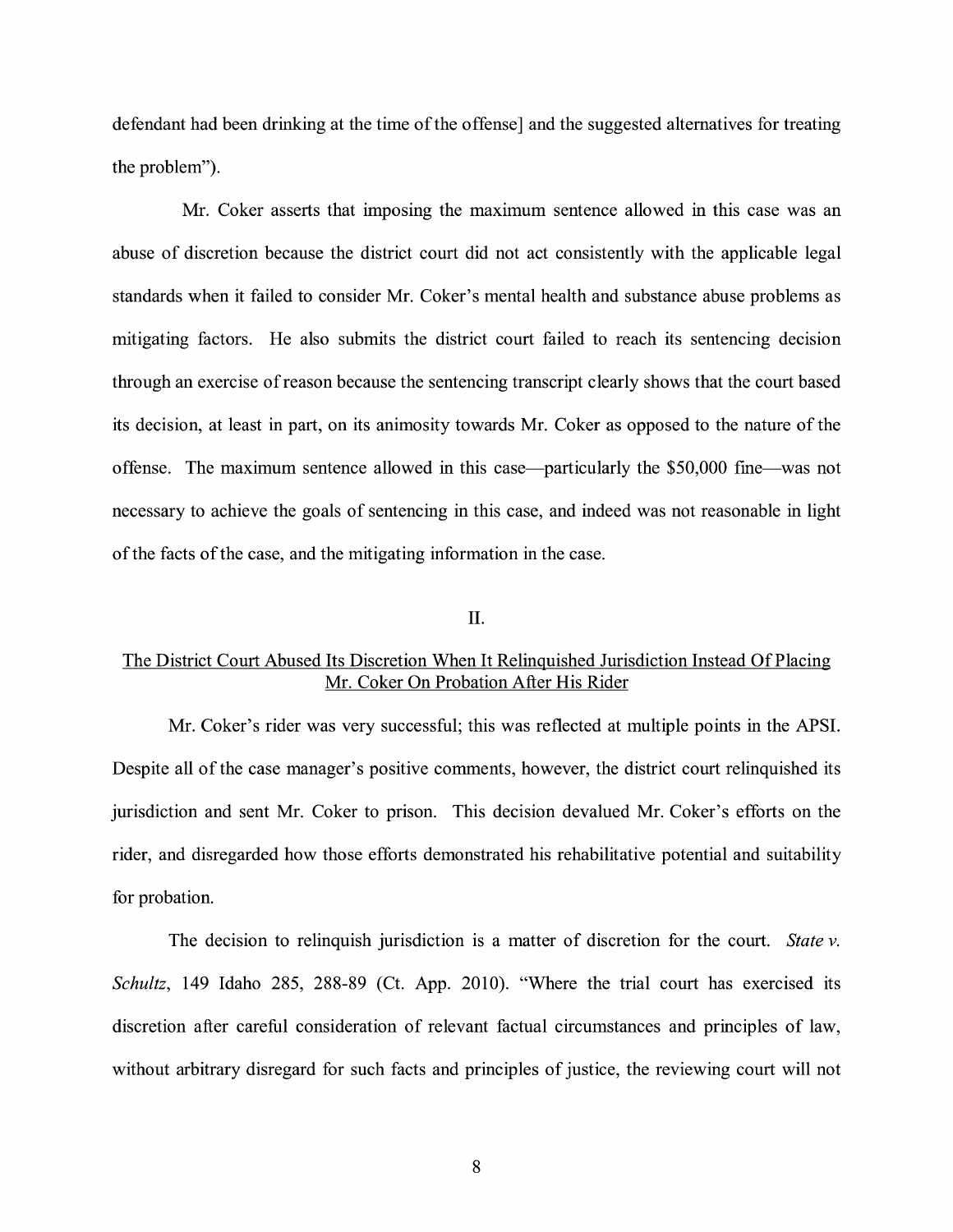disturb the action without a clear showing of abuse of discretion." *Deford v. State,* 105 Idaho 865, 868 (1983). In determining whether a court abused its discretion, the appellate court will determine whether the trial court: "(l) correctly perceived the issue as one of discretion; (2) acted within the outer boundaries of its discretion; (3) acted consistently with the legal standards applicable to the specific choices available to it; and (4) reached its decision by the exercise of reason." *Lunneborg v. My Fun Life,* 163 Idaho 856, 863 (2018).

The purpose of retaining jurisdiction is to evaluate the offender's potential for rehabilitation and suitability for probation. *State v. Urrabazo,* 150 Idaho 158, 161 (2010); *State v. Lutes,* 141 Idaho 911, 915 (Ct. App. 2005) ("The primary purpose of the retained jurisdiction program is to enable the trial court to gain additional information regarding the defendant's rehabilitative potential and suitability for probation."). This illustrates that a district court should not retain jurisdiction in the first place if it does not intend to engage in a careful analysis of these factors when a defendant completes a rider. This would constitute a clear abuse of discretion because it would not be consistent with applicable legal standards, and it would demonstrate an arbitrary disregard for the facts regarding a defendant's performance on a rider. Yet that is precisely what happened in this case.

At the sentencing hearing, the district court warned Mr. Coker that it would not consider probation unless he got into Mental Health Court and "put together a flawless rider." (Tr., p.25, p.25, Ls.19-22.) Mr. Coker received some disciplinary warnings during his rider (PSI, pp.101- 02.) However, he also demonstrated that he had turned a comer, and he was well suited for probation. For example, his case manager stated that Mr. Coker "was able to address some of his criminogenic thinking patterns, attitudes, and beliefs and use his problem-solving and social skills to address these errors in thinking. He addressed his peers respectfully and, for the most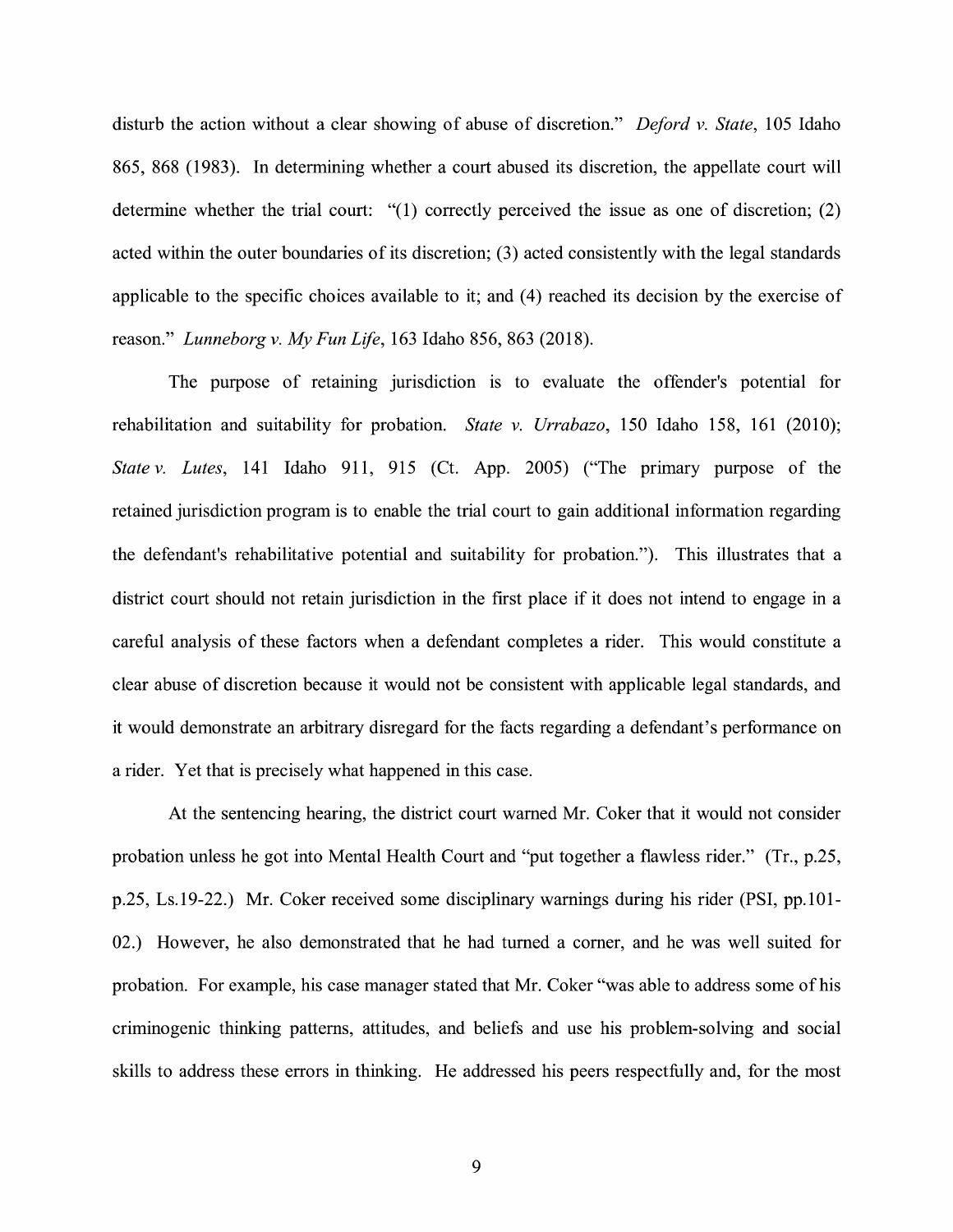part, *he did very well, which is in contrast to his behavior when he first arrived in the program."*  (PSI, p.102 (emphasis added)). Similarly, his case manager wrote that Mr. Coker, "appeared to make a 180 degree tum around. He was a pleasant group participant. He appeared to put a lot of work into his assignments and seemed to be serious about how his former choices ... negatively impacted his life." (PSI, p.102.) His case manager also noted that Mr. Coker "was an excellent group member overall, and an integral part of his group's final project." (PSI, p.102.) With respect to his attitude, the case manager wrote, "Mr. Coker seems to *have come a long way from when he first started the group,* as he is very open to feedback at this time." **(PSI,** p.103 (emphasis added)).

Mr. Coker also successfully completed the Aggression Replacement Training program, and his case manager explained he "did a great job identifying his external and internal triggers and identifying his reminders. He did a good job on the rest of the chain. Mr. Coker was an active participant in the Moral Reasoning portion. He offered his thoughts when appropriate and tended to make decisions that considered how he or his loved ones would be affected." (PSI, p.103.) She went on to write, "Mr. Coker made *tremendous progress* over the course of this program. His *entire method of thinking has changed* from a self-centered approach to an otherscentered approach." (PSI, p.103 (emphasis added)). Mr. Coker also completed his GED during his rider, and he completed a Career Plan. **(PSI,** p.103.)

In sum, the case manager stated, "Although Mr. Coker broke rules while on his 'Rider' program, overall, he seems to have shown an ability to learn from previous problems and has not been a significant disciplinary problem. In fact, several staff members have commented that he appears to have made substantial progress, especially as far as his attitude is concerned." **(PSI,**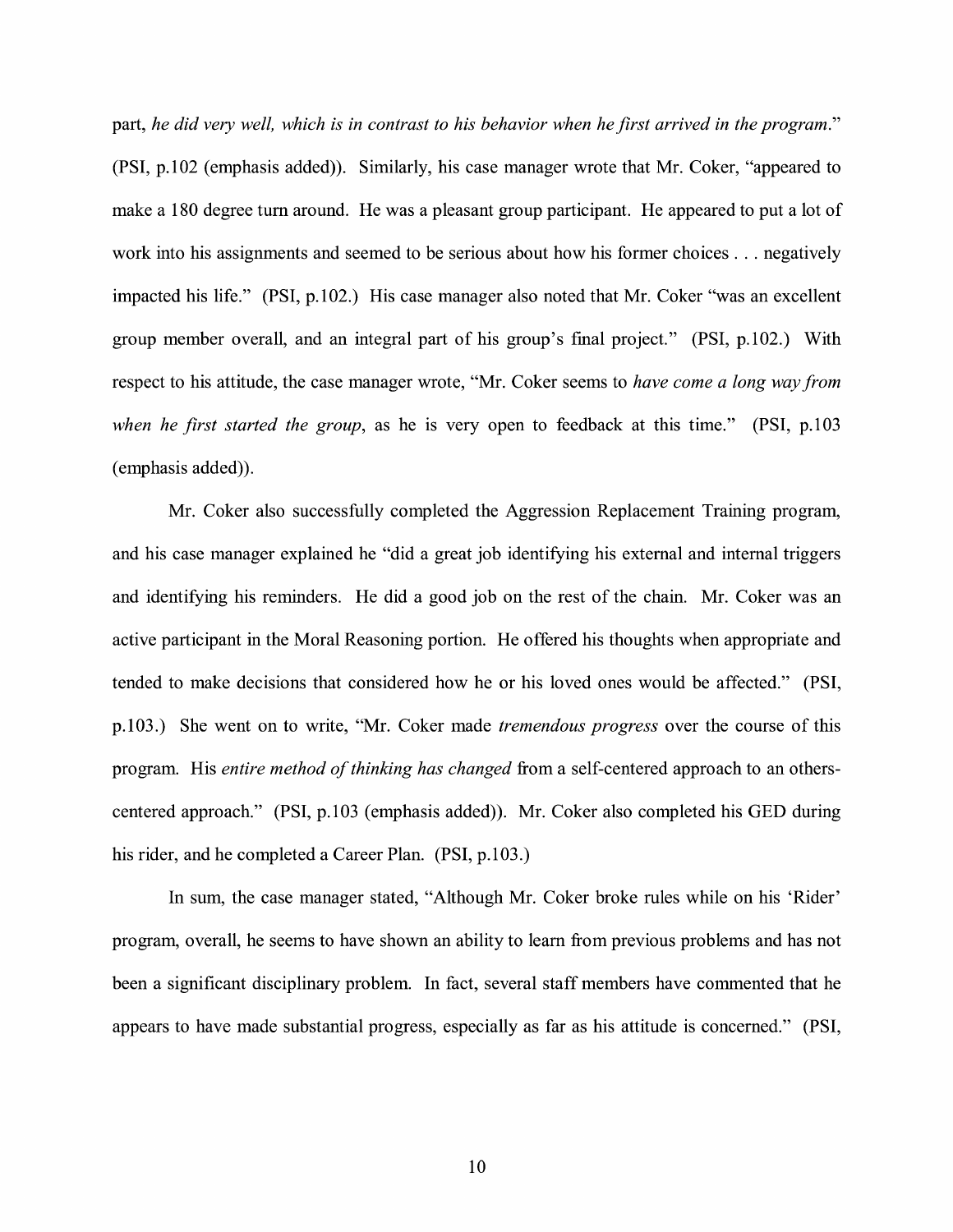p.102.) Therefore, the case manager recommended that the district court place Mr. Coker on probation. (PSI, p.105.)

All of these comments reflected very positively on Mr. Coker's rehabilitative potential, suitability for probation, and the changes he made while on the program. But there is no indication the district court was genuinely interested in those things. In fact, it mentioned none of these positive comments at the rider review hearing. (Tr.,  $p.42$ , L.23 –  $p.45$ , L.9.) It certainly had the discretion to determine, after the completion of the rider, whether Mr. Coker was ready for probation, but it had to make that determination through an exercise of reason, not arbitrary action, and it had to give genuine consideration to the Department of Corrections recommendation for probation.

However, the district court did not genuinely consider the recommendation made by the Department of Corrections. It also failed to adequately consider everything Mr. Coker accomplished on the rider, and whether he was ready for probation. Instead, it focused exclusively on Mr. Coker's disciplinary issues and the things he did not do. Mr. Coker's performance on the rider showed that he made genuine efforts to change, and he did indeed change dramatically. That is the conclusion the district court should have reached based on a sincere and genuine evaluation of his progress. As such, the district court abused its discretion when it relinquished jurisdiction because it did not act consistently with the legal standards applicable to the specific choices available to it, and it did not reach its decision to relinquish jurisdiction through an exercise of reason.